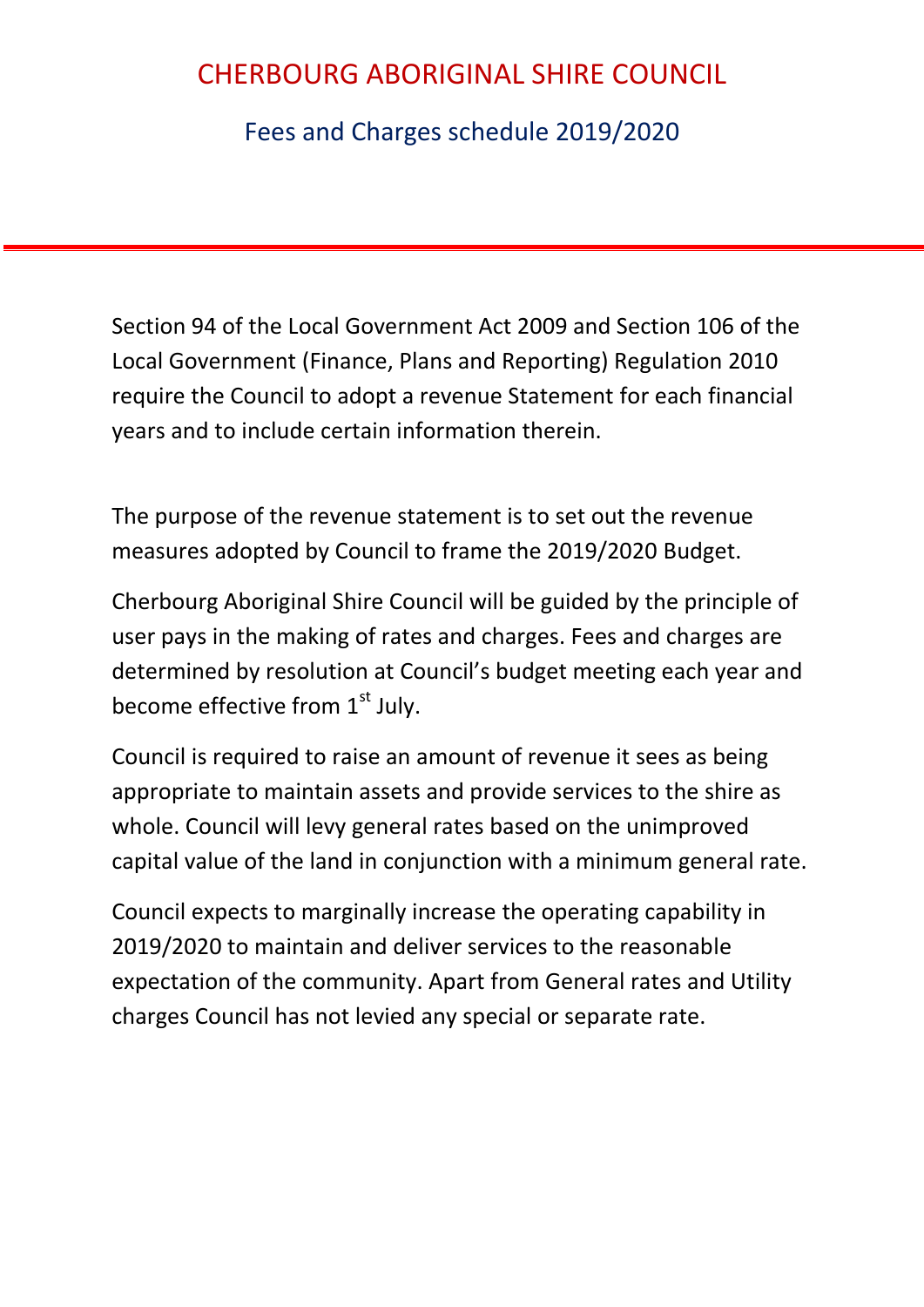## Fees and Charges schedule 2019/2020

### **ANIMAL REGISTRATIONS**

| Dogs                                  | - Entire                      |                      | \$50.00    |
|---------------------------------------|-------------------------------|----------------------|------------|
|                                       | - Speyed                      |                      | \$15.00    |
| <b>Horses</b>                         |                               |                      | \$100.00   |
| Cats                                  | - Entire                      |                      | \$50.00    |
|                                       | - Speyed                      |                      | \$10.00    |
| <b>CEMETERIES</b>                     |                               |                      |            |
|                                       | Excavate and internment -     |                      | \$1,495.00 |
|                                       | OFFICE COPYING/PRINTING COSTS |                      |            |
| Minutes of Council meeting (per copy) |                               |                      | \$20.00    |
|                                       | Annual Report (per copy)      |                      | \$40.00    |
|                                       | Photocopies (per page)        | - A4 (black & white) | \$0.20     |
|                                       |                               | - A3 (black & white) | \$0.25     |
|                                       |                               | - A4 (Colour)        | \$0.50     |
|                                       |                               | - A3 (Colour)        | \$0.60     |
|                                       | Outgoing faxes (per page)     |                      | \$1.00     |

#### **HIRE OF BUILDINGS**

Community Hall **Example 2018** S500.00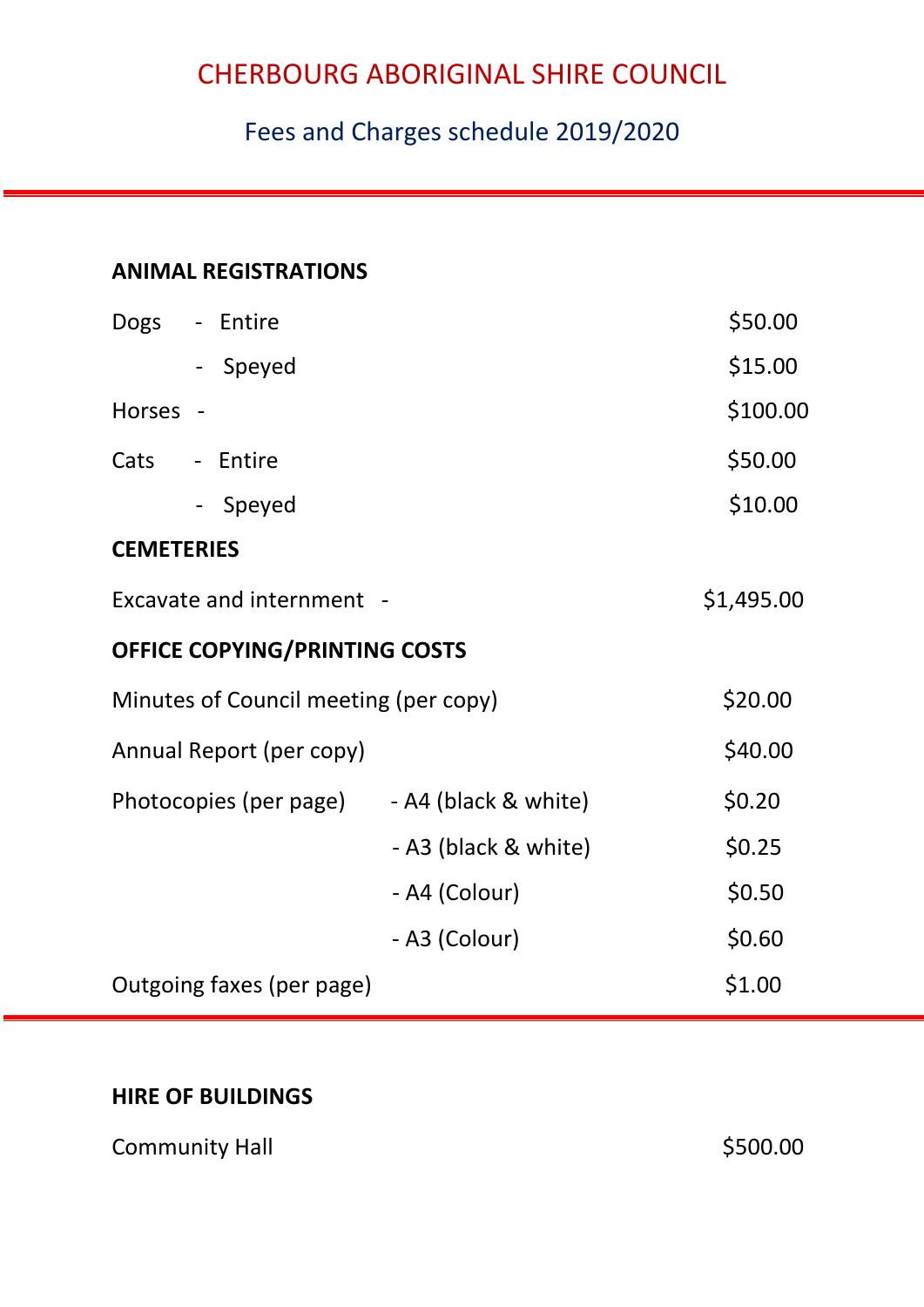### Fees and Charges schedule 2019/2020

| <b>Sports Complex</b>                                     |                                    | \$150.00   |  |  |
|-----------------------------------------------------------|------------------------------------|------------|--|--|
| <b>Training Room</b>                                      |                                    | \$150.00   |  |  |
| Hall Hire – Gundoo Day Care (per day)                     |                                    | \$20.00    |  |  |
| Bond per event (returned if building left clean/undamaged |                                    |            |  |  |
| Key Security (returned if Key is returned back)           |                                    | \$100.00   |  |  |
| SERVICE CHARGES – (increase of 3% from 2018/2019 charges) |                                    |            |  |  |
| Sewerage - 1 Pedestal                                     |                                    | \$465.56   |  |  |
|                                                           | - Extra Pedestal                   | \$397.58   |  |  |
| Water                                                     | - per connection (residence)       | \$458.35   |  |  |
|                                                           | - Per connection (organisation)    | \$908.46   |  |  |
| Garbage - per bin                                         |                                    | \$397.58   |  |  |
|                                                           | Churches - Service Fees (per year) | \$477.92   |  |  |
| Internal Housing Charges – (per dwelling)                 |                                    | \$2,013.65 |  |  |

### **Plant & Equipment Charge Out Rates**

**Including Operator**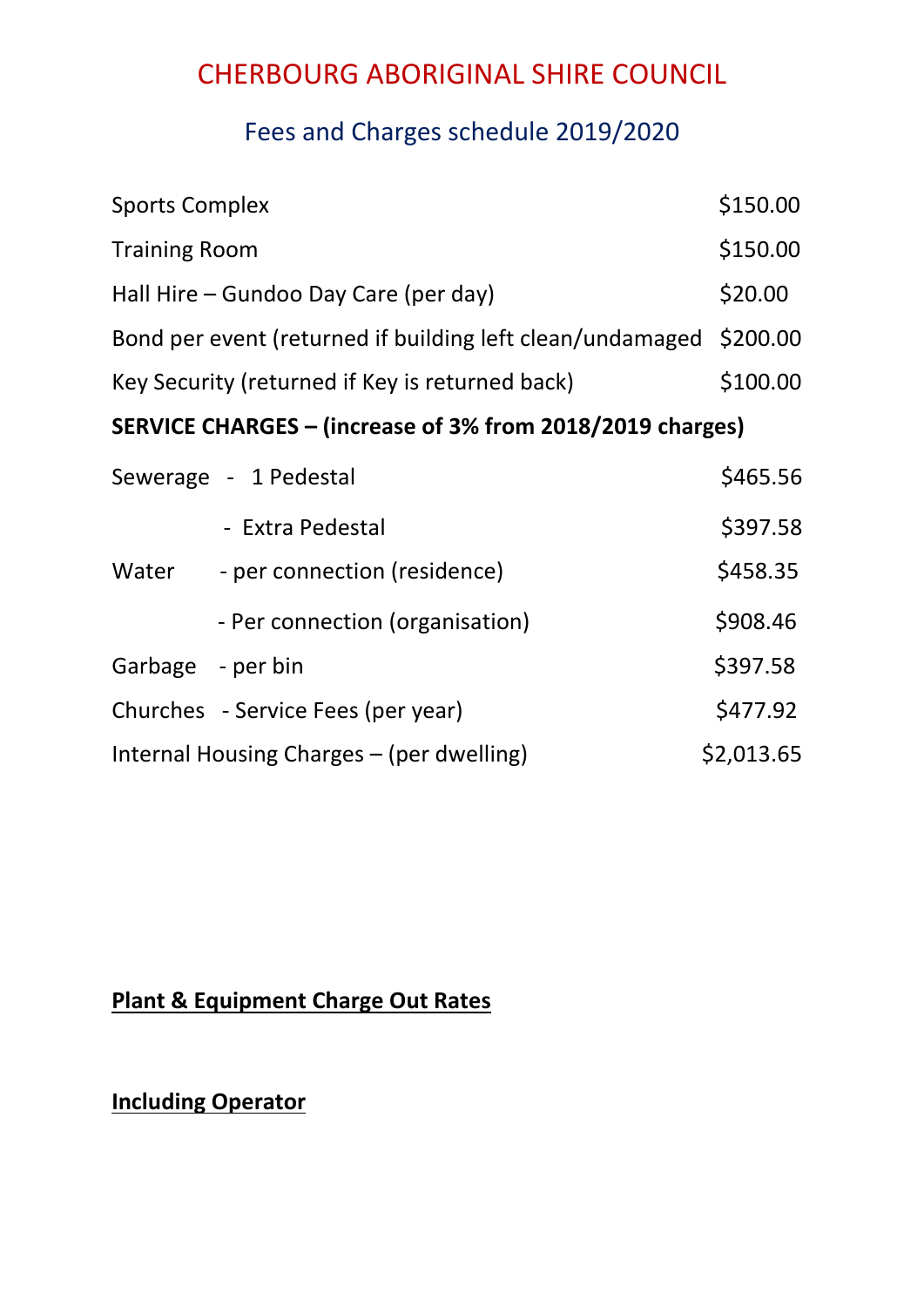## Fees and Charges schedule 2019/2020

| <b>Plant</b>                      | <b>Rate per</b><br><b>Hour</b> |
|-----------------------------------|--------------------------------|
| <b>HIAB Truck</b>                 | \$85.00                        |
| <b>Tip Truck</b>                  | \$85.00                        |
| <b>Bobcat</b>                     | \$75.00                        |
| D6 Dozer                          | \$115.00                       |
| <b>Backhoe</b>                    | \$115.00                       |
| Excavator                         | \$85.00                        |
| Tractor                           | \$75.00                        |
| Roller                            | \$75.00                        |
| <b>Zero Turn Mower</b>            | \$50.00                        |
| <b>High Pressure Water Jetter</b> | \$120.00                       |

### **Excluding Operator**

| <b>Plant</b>      | <b>Rate per</b> |
|-------------------|-----------------|
|                   | <b>Hour</b>     |
| <b>HIAB Truck</b> | \$60.00         |
| <b>Tip Truck</b>  | \$60.00         |
| <b>Bobcat</b>     | \$50.00         |
| D6 Dozer          | \$90.00         |